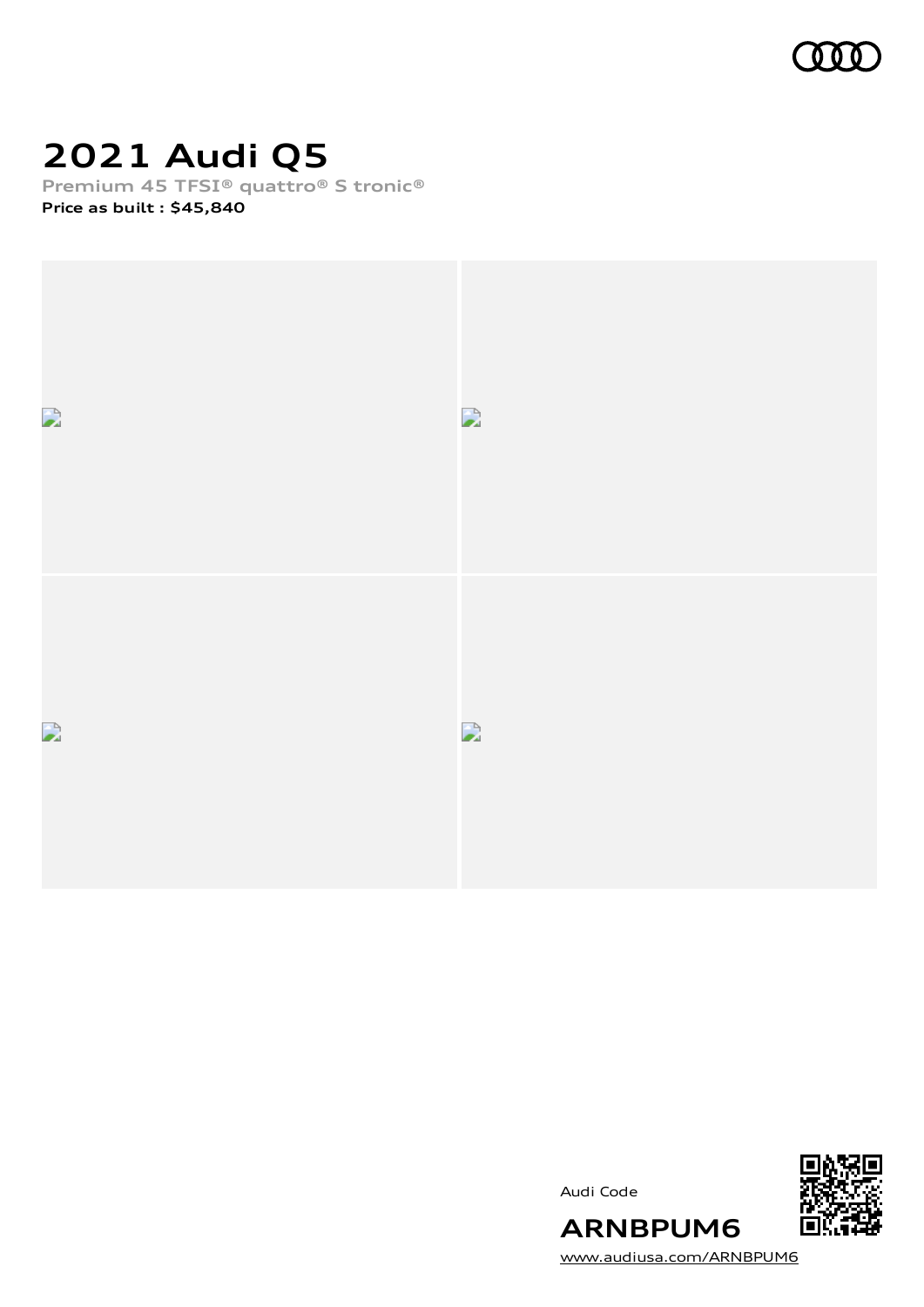# **Summary**

#### **Audi 2021 Audi Q5** Premium 45 TFSI® quattro® S tronic®

**Price as buil[t](#page-10-0)** \$45,840

#### **Exterior colour**

Manhattan Gray metallic

#### $\overline{\phantom{a}}$

#### **Further Information**

| Warranty        |              |
|-----------------|--------------|
|                 | N٥           |
| Mileage         | 10,267 miles |
| Type of vehicle | Used car     |

#### **Interior colour**

| Seats     | Black with Rock Gray stitching |
|-----------|--------------------------------|
| Dashboard | Black                          |
| Carpet    | Black                          |
| Headliner | Gray                           |

#### **Audi Code** ARNBPUM6

**Your configuration on www.audiusa.com** [www.audiusa.com/ARNBPUM6](https://www.audiusa.com/ARNBPUM6)

**Commission number** 488f3adb0a0e09a9617e

#### **Technical Specifications**

| Engine type                  | 2.0-liter four-cylinder                       |
|------------------------------|-----------------------------------------------|
| stroke                       | Displacement/Bore and 1,984/82.5 x 92.8 cc/mm |
| Max. output                  | 261 HP                                        |
| Torque                       | 273 lb-ft@rpm                                 |
| Top track speed              | 130 mph $1$                                   |
| Acceleration (0 - 60<br>mph) | 5.7 seconds                                   |
| Recommended fuel             | Premium                                       |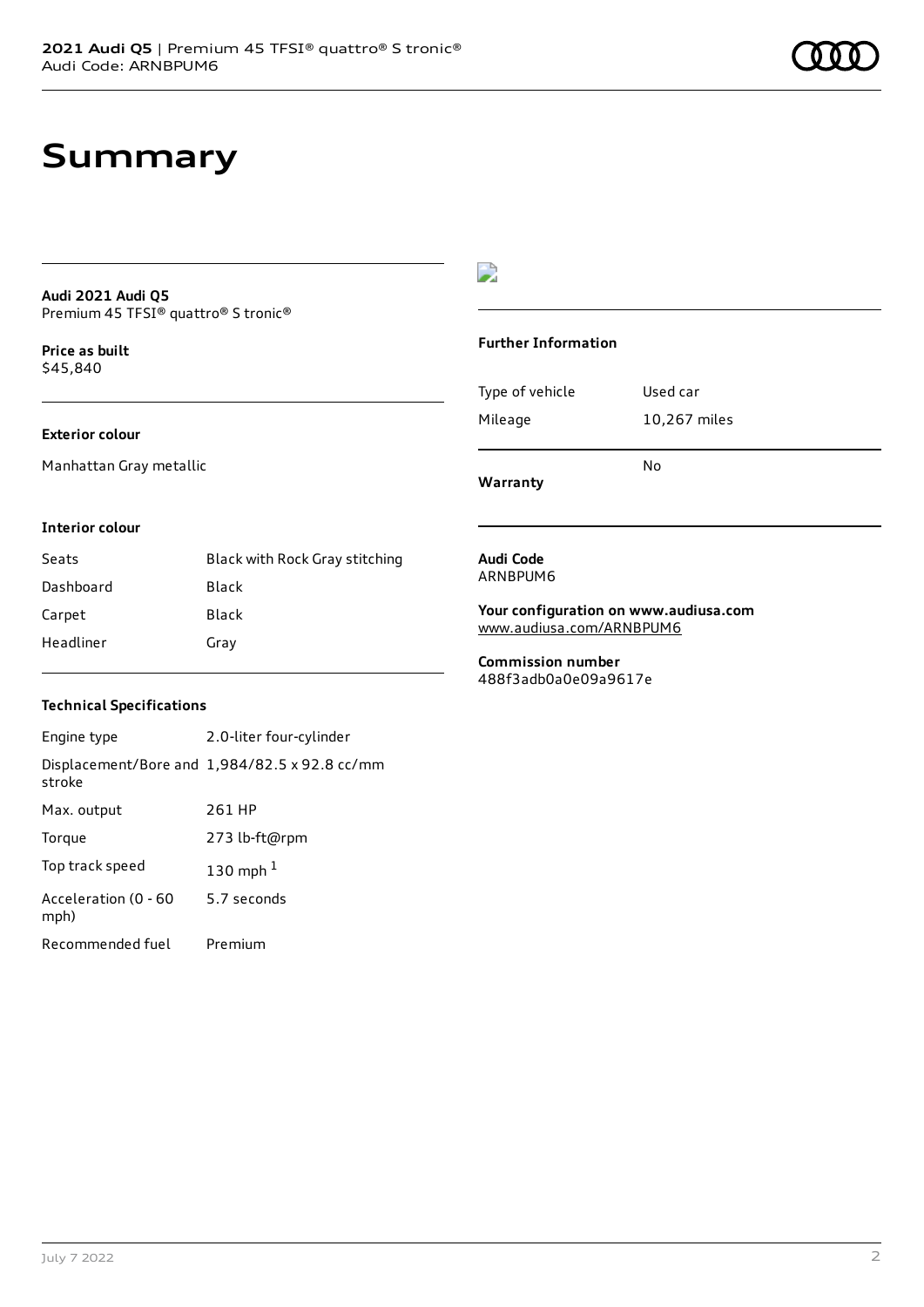# **Equipment**

Manhattan Gray metallic

Audi advanced key-keyless start, stop and entry

Power-adjustable, auto-dimming, power-folding, heated exterior side mirrors with memory

Convenience package

Power panoramic sunroof

SiriusXM® with 90-day All Access trial subscription







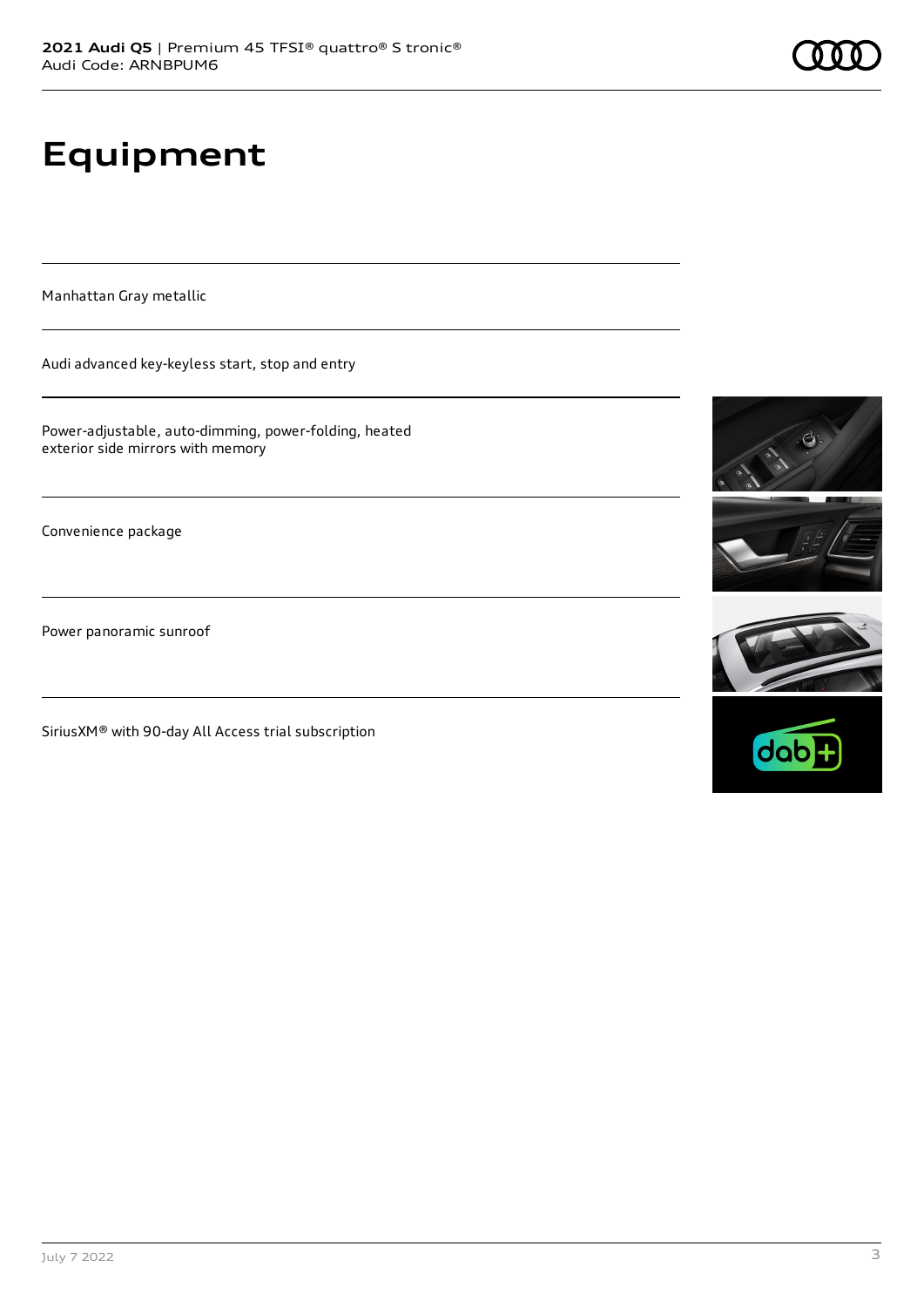**Standard features**

#### **Interior**

| 4E7             | Power tailgate                                                                             |
|-----------------|--------------------------------------------------------------------------------------------|
| 6E3             | Front center armrest                                                                       |
| 7F <sub>9</sub> | Leather-wrapped gear selector                                                              |
| 5XF             | Driver and front-passenger extendable sun<br>visors with illuminated vanity mirrors        |
| 3NS             | Sliding, split folding 40/20/40 rear<br>seatbacks with adjustable recline                  |
| N1P             | Leather seat covers                                                                        |
| 4A3             | <b>Heated front seats</b>                                                                  |
| 5MP             | Brown Walnut Wood inlays                                                                   |
| QE1             | Storage package                                                                            |
| 4M3             | Four beverage holders                                                                      |
| 7M1             | Aluminum front door sill inlays                                                            |
| 6N)             | Light cloth headliner                                                                      |
| 9AQ             | Three-zone automatic climate control<br>system                                             |
| 4L7             | Auto-dimming interior rear view mirror with<br>digital compass and Integrated Toll Module® |
| QQ1             | LED interior lighting package                                                              |
|                 |                                                                                            |

#### **Infotainment and Driver Assistance**

| 6K9             | Audi pre sense® city                                                                           |
|-----------------|------------------------------------------------------------------------------------------------|
| 2H1             | Audi drive select                                                                              |
| IU1             | Audi smartphone interface                                                                      |
| IW <sub>3</sub> | Audi connect <sup>®</sup> CARE assistance and security<br>services (limited time subscription) |
| 7X <sub>2</sub> | Parking system plus                                                                            |
| 7W3             | Audi pre sense® basic and rear                                                                 |
| KA <sub>2</sub> | Rear view camera                                                                               |

#### **Infotainment and Driver Assistance**

| 8G1 | High beam assist                                                  |
|-----|-------------------------------------------------------------------|
| 9VD | Audi sound system                                                 |
| 957 | 7.0" color driver information system                              |
| 7Y1 | Audi side assist                                                  |
| 613 | Audi active lane assist                                           |
| 97X | Preparation for mobile phone (Bluetooth®)<br>with streaming audio |

#### **Safety and Security**

| 4UB             | Driver and front passenger airbags                              |
|-----------------|-----------------------------------------------------------------|
| UH <sub>1</sub> | Electromechanical parking brake                                 |
| 8T <sub>2</sub> | Cruise control system                                           |
| VC <sub>2</sub> | Garage door opener (Homelink®)                                  |
| 4H <sub>5</sub> | Electronic rear child door locks                                |
| QZ7             | Speed-sensitive electromechanical power<br>steering system      |
| 7K6             | Tire-pressure monitoring system                                 |
| 4X3             | Advanced Airbag Protection System                               |
| 3B7             | Lower Anchors and Tethers for Children<br>(LATCH) in rear seats |

#### **Exterior**

| 1 D 8 | Trailer hitch provision |
|-------|-------------------------|
| 1S1   | Tool kit and floor jack |
| 1BA   | Standard suspension     |
| 3S1   | Aluminum roof rails     |
| 511   | Tailgate roof spoiler   |
|       |                         |

### **(1/2)**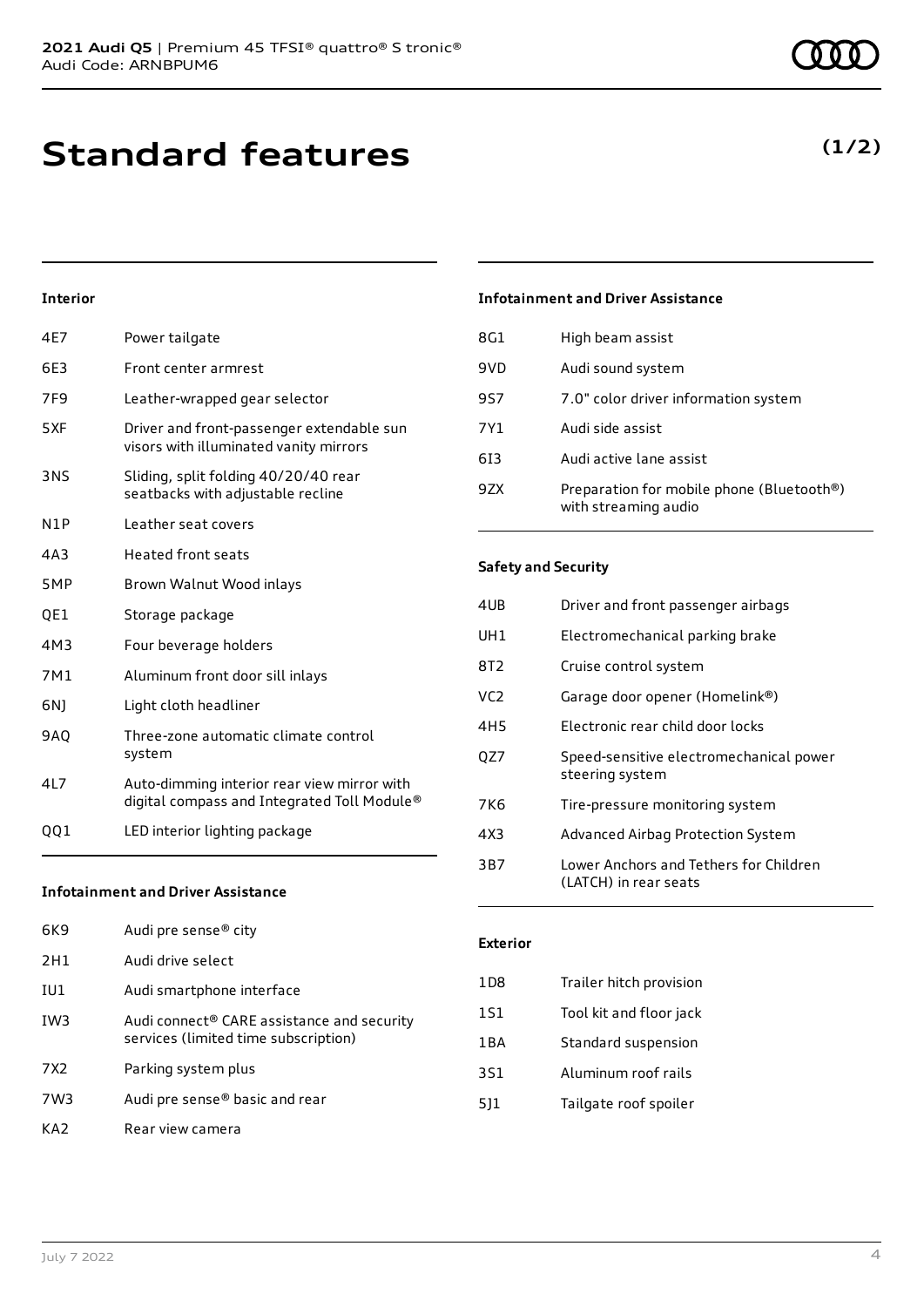# **Standard features**

#### **Exterior**

| 8IT             | Full LED headlights with DRL signature                |
|-----------------|-------------------------------------------------------|
| HX <sub>2</sub> | 235/60 R18 all-season tires                           |
| 8VM             | LED taillights with dynamic turn signal               |
| VJ1             | Full paint finish                                     |
| 4KC             | Heat-insulating side and rear windows                 |
| 47 <sub>B</sub> | Aluminum trim around exterior windows                 |
| 41V             | 18" 5-arm-star design wheels with all-season<br>tires |

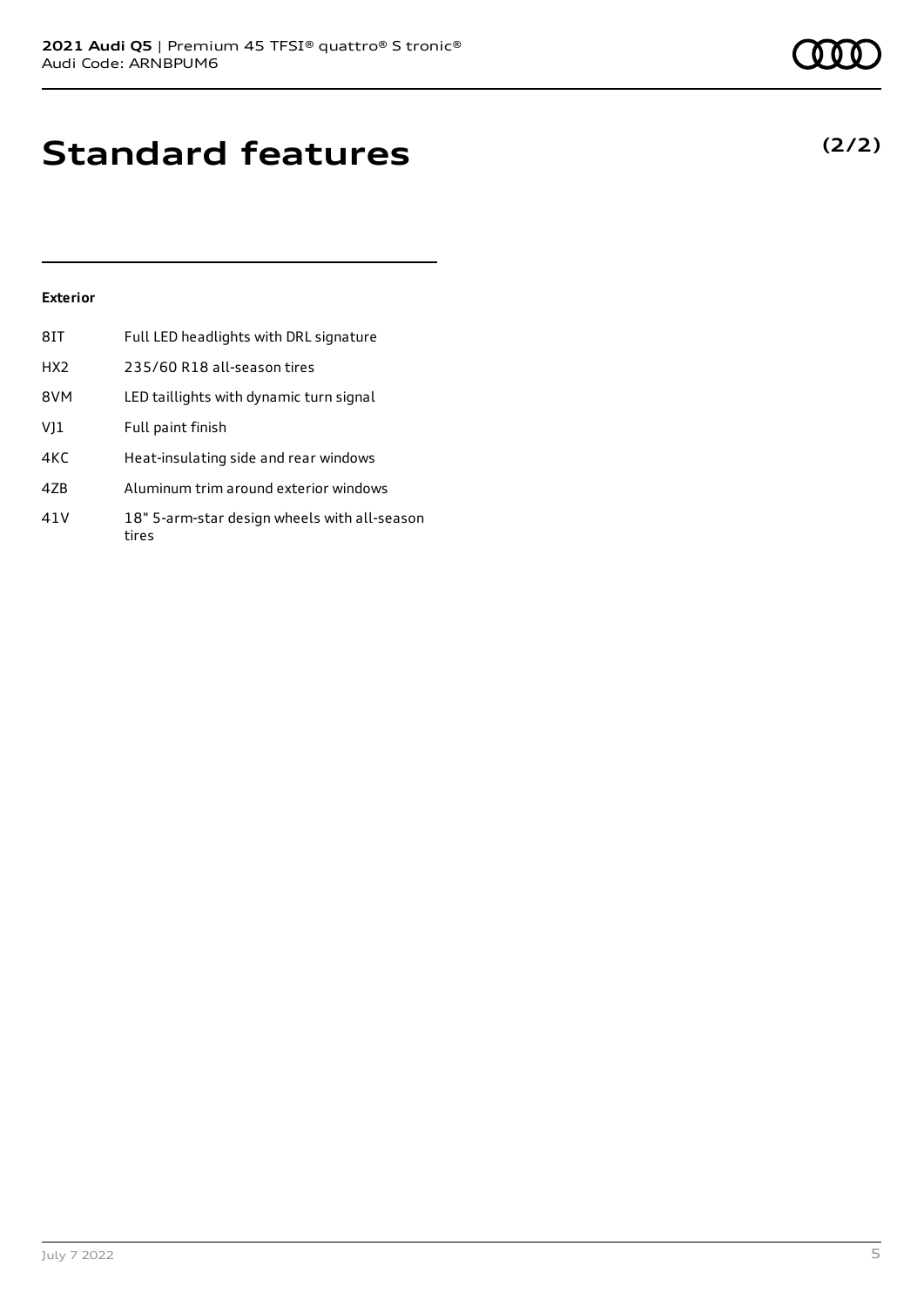## **Dealer remarks**

\*2021 Audi Q5 quattro \*Recent Arrival! \*Panoramic sunroof \*Convenience package KEY FEATURES AND OPTIONS Comes equipped with: Audi Beam-Rings, Audi Guard Protection Kit, Black Privacy Trunk Cover, Black, Leather Seating Surfaces, Manhattan Gray Metallic, Panoramic Sunroof.

This Audi Q5 also includes Power Driver's Seat, Clock, Climate Control, Power Passenger Seat, Tachometer, Dual Zone Climate Control, Memory Seat Position, Cruise Control, Homelink System, Privacy Glass/Tinted Windows, Power Steering, Roof Rack, Telescoping Steering Wheel, Rear Air Conditioning, Steering Radio Controls, Wood Trim, Power Mirrors, Leather Steering Wheel, Driver Airbag, Fog Lights, Passenger Airbag, Intermittent Wipers, Side Airbags, Keyless Entry, Rear Defogger, Security System, AM/FM, Bluetooth, Rear Spoiler, Rear Wipers, Center Arm Rest, Remote Trunk Lid, Vanity Mirrors, Heated Mirrors, Rear Fog Lamps, Child Proof Door Locks, Daytime Running Lights, Parking Sensors, Reverse Camera, Side Curtain Airbags, Roll Stability Control, Power Lift Gate, Tire Pressure Monitor, Carpeted Floor Mats, Overhead Console, Aux. Audio Input, Front Heated Seats, HD Radio, Voice Control. - Climate Control, Dual Zone Climate Control, Cruise Control, Tinted Windows, Power Steering, Power Mirrors, Leather Steering Wheel, Power Drivers Seat, Power Passenger Seat, Memory Seat Position, Roof Rack, Rear Air Conditioning, Wood Trim, Clock, Tachometer, Homelink System, Telescoping Steering Wheel, Steering Wheel Radio Controls, Driver Airbag, Passenger Airbag, Side Airbags, Keyless Entry, Security System, Rear Defogger, Fog Lights, Intermittent Wipers, AM/FM, Aux. Audio Input, Bluetooth, Carpeted Floor Mats, Center Arm Rest, Child Proof Door Locks, Daytime Running Lights, Front Heated Seats, Heated Mirrors, Overhead Console, Parking Sensors, Power Lift Gate, Rear Fog Lamps, Rear Spoiler, Rear Spoiler, Rear Wipers, Remote Trunk Lid, Reverse Camera, Roll Stability Control, Side Curtain Airbags, Tire Pressure Monitor, Vanity Mirrors -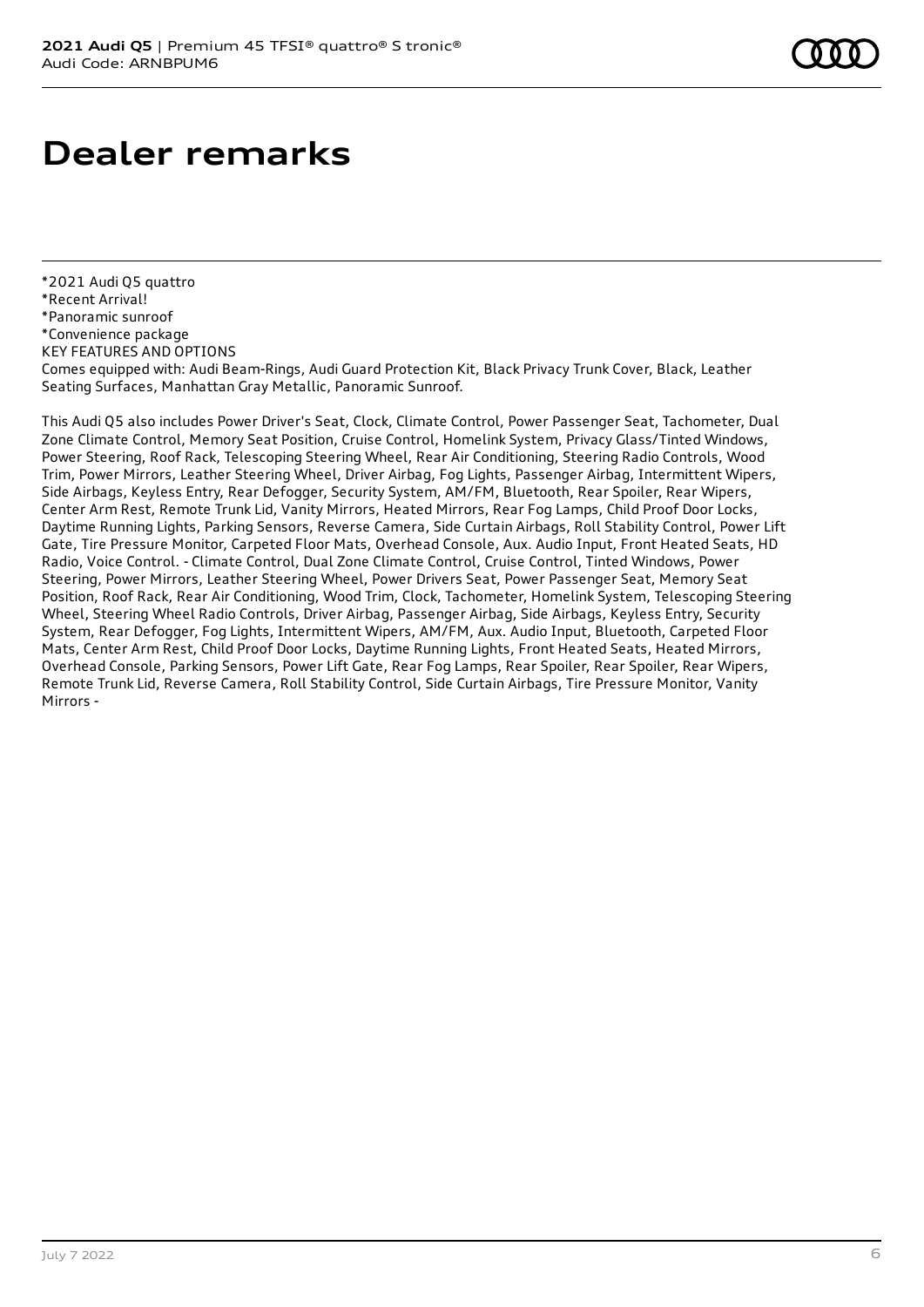# **Technical Specifications**

**(1/2)**

| <b>Engineering   Performance</b>            |                                                                       | <b>Steering</b>                            |                                                                                |
|---------------------------------------------|-----------------------------------------------------------------------|--------------------------------------------|--------------------------------------------------------------------------------|
| Engine type                                 | 2.0-liter four-cylinder                                               | Steering type                              | Electromechanical progressive<br>steering system                               |
| Power Level                                 | 45                                                                    |                                            |                                                                                |
| Max. output                                 | 261 HP                                                                | Turning diameter, curb- 38.7 ft<br>to-curb |                                                                                |
| Displacement                                | 2.01                                                                  | Steering ratio                             | 15.9:1                                                                         |
| Towing capacity                             | 4,400 lb                                                              |                                            |                                                                                |
| Torque                                      | 273 lb-ft@rpm                                                         | Suspension                                 |                                                                                |
| Valvetrain                                  | 16-valve DOHC with Audi valvelift<br>system and variable valve timing | Front axle                                 | Five-link suspension - Audi comfort                                            |
| Acceleration (0 - 60<br>mph)                | 5.7 seconds                                                           | Rear axle                                  | suspension<br>Five-link suspension - Audi comfort                              |
| Engine block                                | Cast-iron                                                             |                                            | suspension                                                                     |
| Induction/fuel injection Turbocharged/TFSI® |                                                                       |                                            |                                                                                |
| Cylinder head                               | Aluminum-alloy                                                        | <b>Brakes</b>                              |                                                                                |
| stroke                                      | Displacement/Bore and 1,984/82.5 x 92.8 cc/mm                         | Front brakes                               | 13.3 (ventilated disc) in                                                      |
| Top track speed <sup>1</sup>                | 130 mph                                                               | Rear brakes                                | 13.0 (ventilated disc) in                                                      |
| <b>Electrical system</b>                    |                                                                       | <b>Body</b>                                |                                                                                |
| Hybrid engine                               | 12-volt Mild Hybrid Electric Vehicle<br>(MHEV) technology             | Material                                   | Lightweight technology-multi-<br>material construction (steel and<br>aluminum) |
| Transmission   Drivetrain                   |                                                                       | <b>Warranty   Maintenance</b>              |                                                                                |

Drivetrain type quattro<sup>®</sup> all-wheel drive with ultra<sup>®</sup> technology Transmission Seven-speed S tronic® dual-clutch automatic transmission

| Warranty | 4-year/50,000-mile Audi New |
|----------|-----------------------------|
|          | Vehicle Limited Warranty    |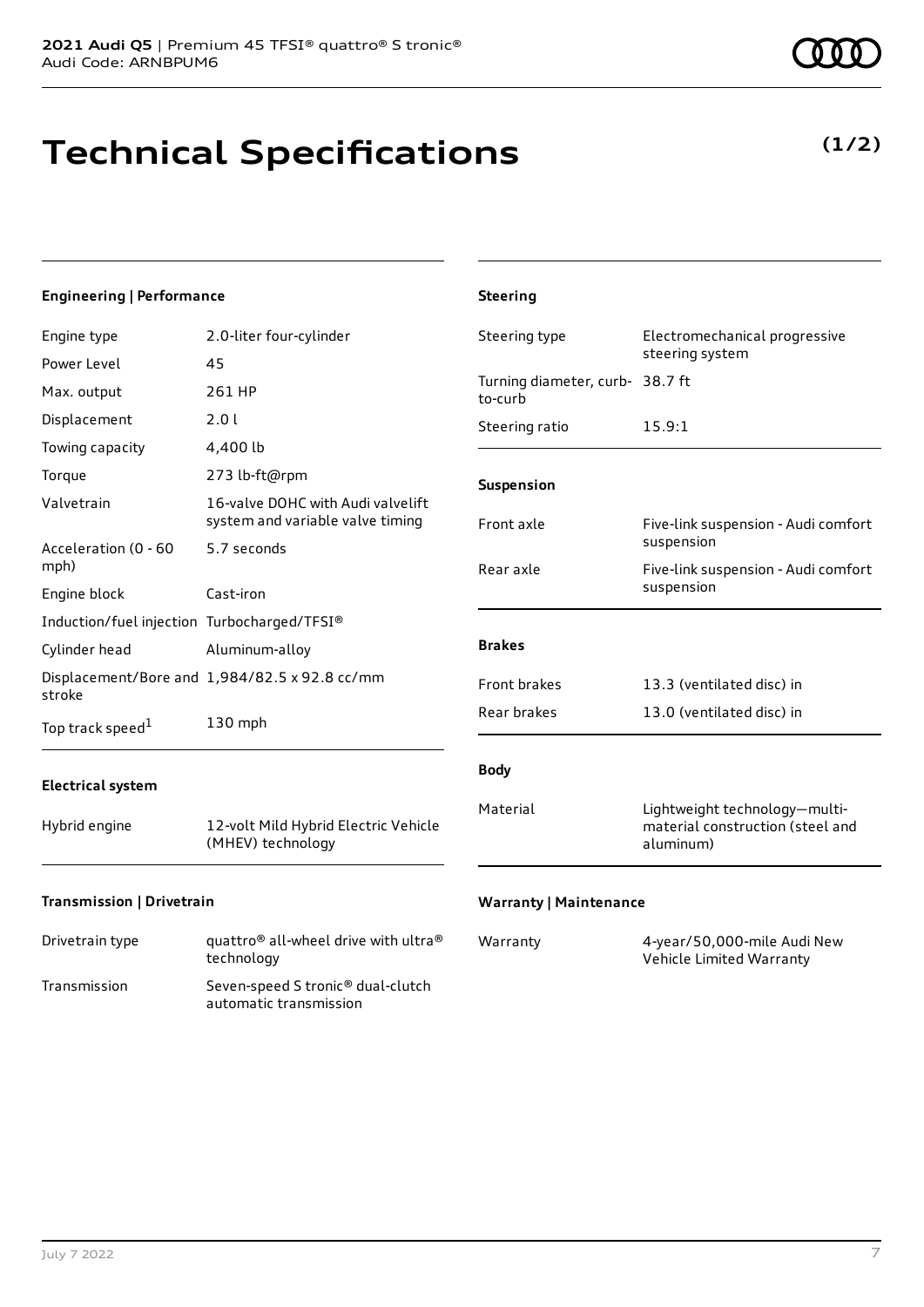# **Technical Specifications**

#### **Exterior Measurements**

| Height                           | 65.5 in  |
|----------------------------------|----------|
| Overall width without<br>mirrors | 74.5 in  |
| Length                           | 184.3 in |
| Wheelbase                        | 111.0 in |
| Overall width with<br>mirrors    | 84.2 in  |
| Track rear                       | 63.3 in  |
| <b>Track front</b>               | 63.6 in  |
| Curb weight                      | 4,079 lb |

#### **Interior measurements**

| Seating capacity                          | 5                                                  |
|-------------------------------------------|----------------------------------------------------|
| Shoulder room, rear                       | 56.5 in                                            |
| Head room with front<br>sunroof           | 38.1 in                                            |
| Leg room, rear                            | 38.0 in                                            |
| Shoulder room, front                      | 57.7 in                                            |
| Head room with rear<br>sunroof            | 37.7 in                                            |
| Head room, rear                           | 39.3 in                                            |
| Leg room, front                           | 40.9 in                                            |
| Head room, front                          | 39.6 in                                            |
| Cargo volume, rear<br>seatbacks up/folded | 25.8/54.0 (25.6/53.5 with<br>sunroof) cu ft, cu ft |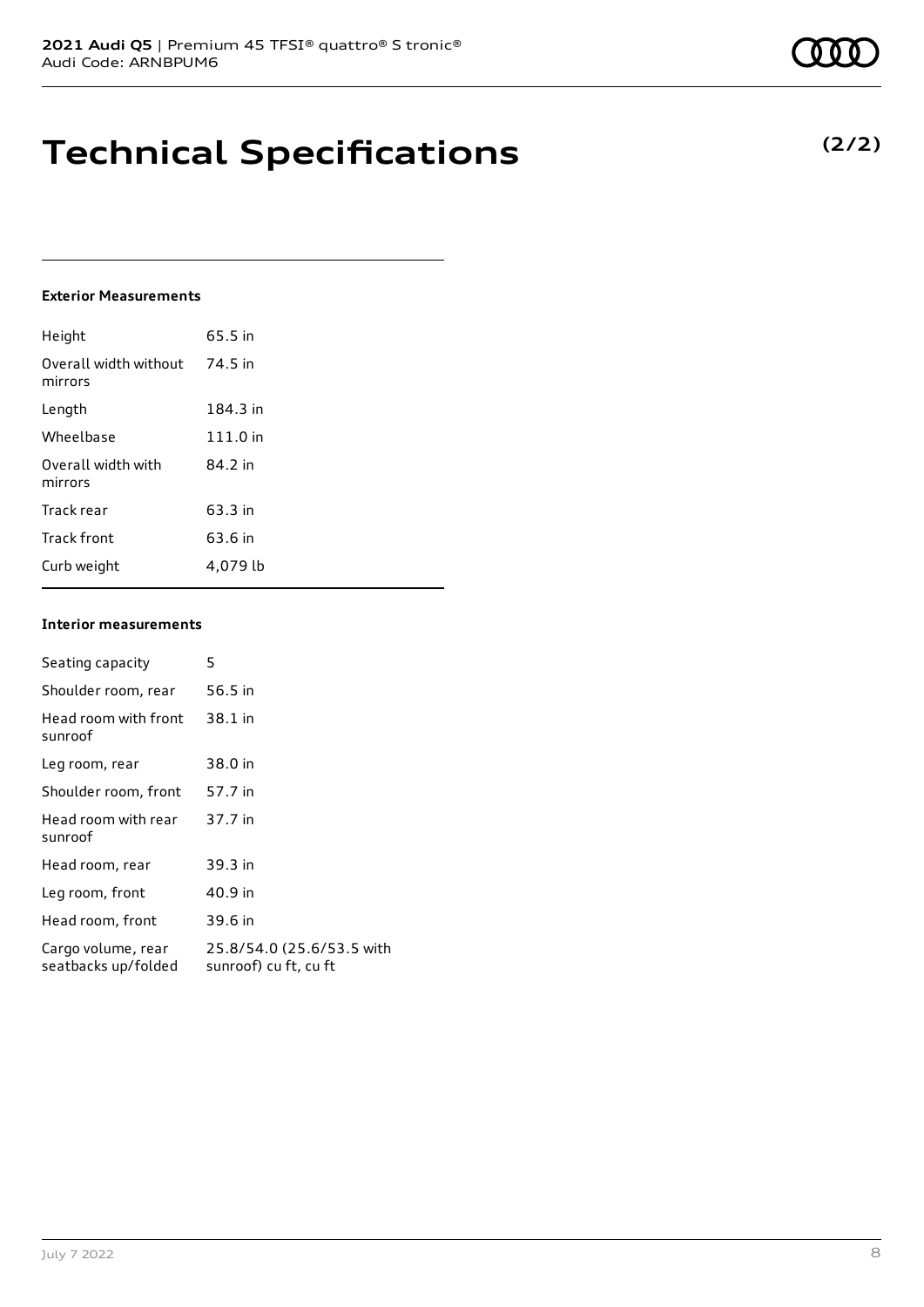### **Consumption- and emission**

**Consumption by NEDC**

combined 25 mpg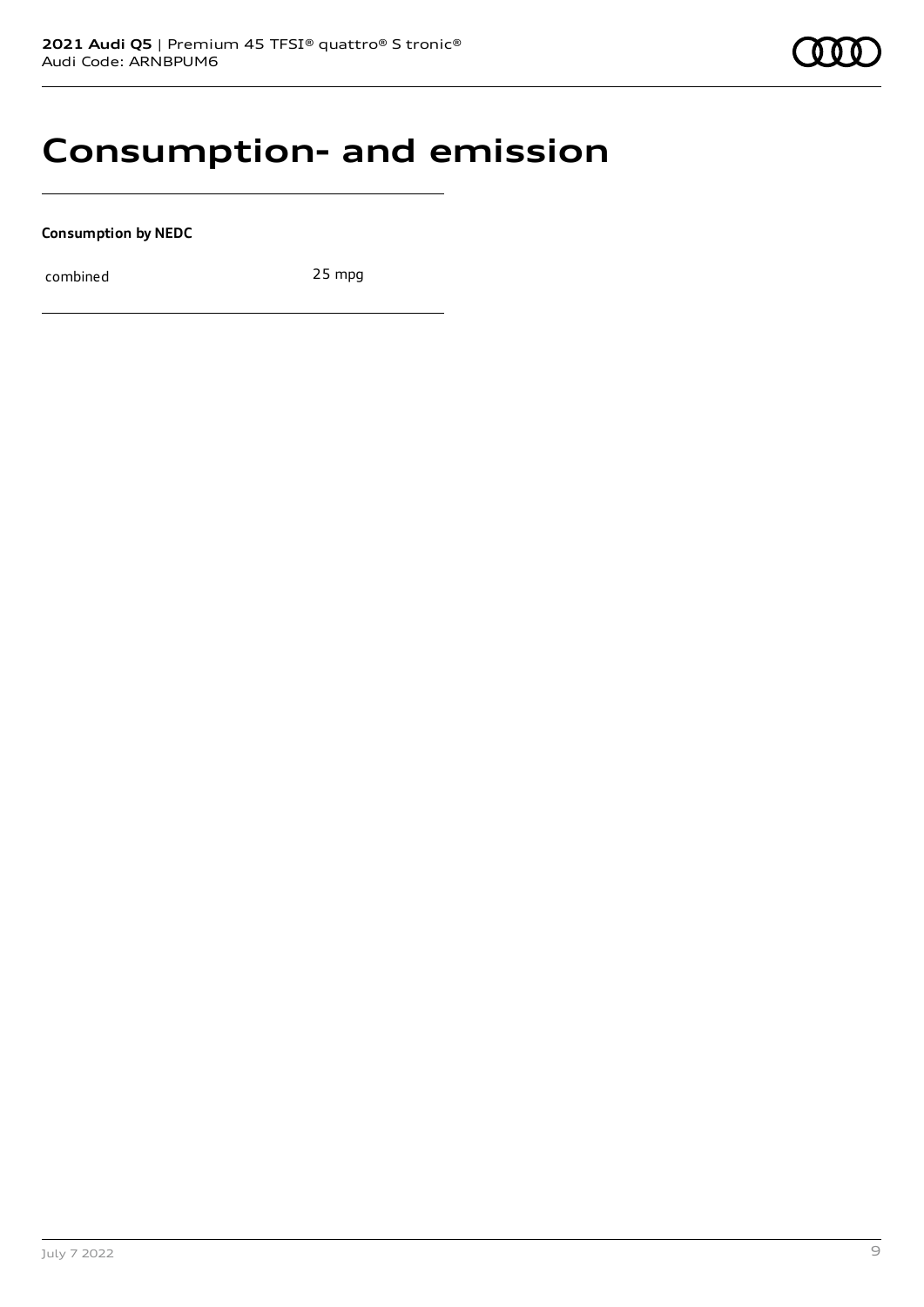

## **Contact**

Dealer **Audi Tysons Corner**

8598 Leesburg Pike 22182 Vienna VA

Phone: +17035646100 FAX: 7035646215

www: [https://www.auditysonscorner.com](https://www.auditysonscorner.com/)